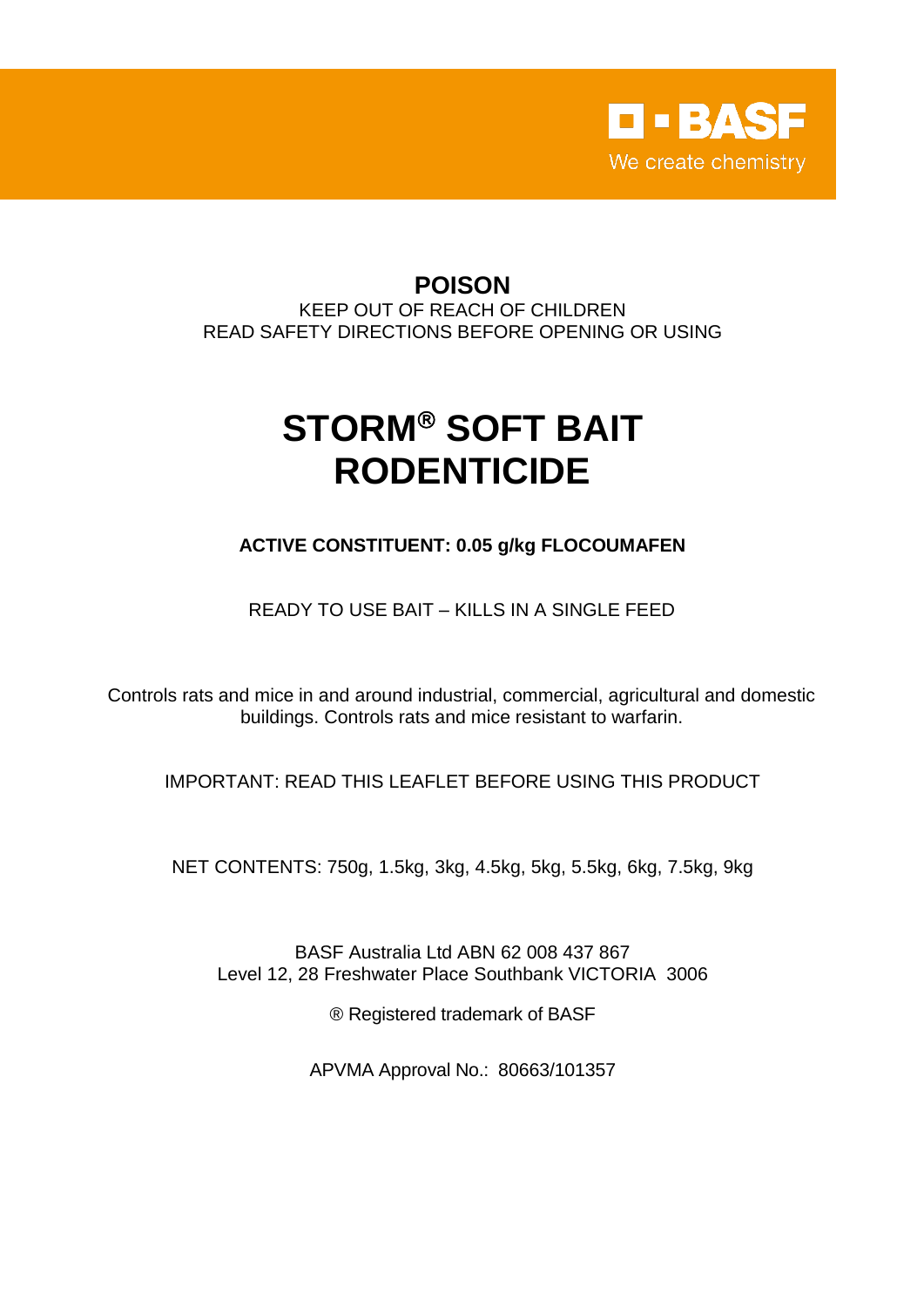**D-BASF** We create chemistry

# **DIRECTIONS FOR USE RESTRAINTS**

DO NOT apply baits to crops

DO NOT exceed 3 m between bait stations for mice, or 9 m for rats.

DO NOT place baits in the open.

| <b>SITUATION</b>                                                                                                                                                                             | <b>PEST</b>                                                                                                                                                                            | <b>RATE</b>                                                                                                                              | <b>CRITICAL COMMENTS</b>                                                                                                                                                                                                                                                                                                                                                                                                                                                                                                                                                                                                                                                                                                                                                                                                                                                                                                                                                                                                                                                                                                                                                  |
|----------------------------------------------------------------------------------------------------------------------------------------------------------------------------------------------|----------------------------------------------------------------------------------------------------------------------------------------------------------------------------------------|------------------------------------------------------------------------------------------------------------------------------------------|---------------------------------------------------------------------------------------------------------------------------------------------------------------------------------------------------------------------------------------------------------------------------------------------------------------------------------------------------------------------------------------------------------------------------------------------------------------------------------------------------------------------------------------------------------------------------------------------------------------------------------------------------------------------------------------------------------------------------------------------------------------------------------------------------------------------------------------------------------------------------------------------------------------------------------------------------------------------------------------------------------------------------------------------------------------------------------------------------------------------------------------------------------------------------|
| In and around<br>industrial.<br>commercial,<br>agricultural<br>domestic, and<br>public service<br>buildings, in<br>sewers,<br>animal<br>houses,<br>wharves and<br>around grain<br>terminals. | $Rats -$<br>Rattus rattus<br>also known as<br>Black rat, Roof,<br>rat, Ship rat or,<br>Fruit rat and<br><b>Rattus</b><br>norvegicus<br>also known as<br>the Brown rat or<br>Norway rat | $3 - 5$<br><b>STORM</b><br>Soft Baits at<br>each bait<br>location<br>$1 - 2$<br><b>STORM Soft</b><br>Baits in each<br>rat<br>hole/burrow | Select suitable bait locations, such as in active rat holes/burrows,<br>along rat runs and under rubbish. Try to establish a barrier of bait<br>locations between living and feeding areas. Secure 3 - 5 STORM<br>Soft Baits at each bait location. STORM Soft Baits should be<br>placed in areas inaccessible to non-target species, such as in bait<br>trays, inside bait boxes or within enclosed spaces.<br>1 - 2 STORM Soft Baits can also be placed within each active<br>rodent hole/burrow.<br>On initial application, an inspection of bait locations after 3 days<br>may be undertaken to determine activity in bait locations and new<br>locations may be selected if necessary. A subsequent inspection<br>may also be undertaken again after 4 days to replace any soft<br>baits which have been eaten.<br>For severe infestations it is recommended that repeat inspections<br>of all bait locations are conducted at 7 day intervals, replacing<br>fresh STORM Soft Baits only when STORM Soft Baits have been<br>eaten and until all signs of rat activity have disappeared.<br>Normally only 3 to 4 baiting rounds (pulses) are required for<br>control. |
|                                                                                                                                                                                              | $Mice -$<br>Mus musculus<br>also known as<br>the House<br>mouse                                                                                                                        | $1 - 3$<br><b>STORM Soft</b><br>Baits at each<br>bait location                                                                           | Mice have very limited home ranges and do not need to drink.<br>They are more difficult to control than rats because their feeding<br>patterns are more erratic. Selection of bait locations is therefore<br>even more important than for rats.<br>Secure 1 - 3 STORM Soft Baits in areas inaccessible to non-<br>target species, such as in bait trays, inside bait boxes or within<br>enclosed spaces, spaced 2-3 metres apart. Bait locations should<br>be in areas where activity is obvious, particularly where droppings<br>are seen. Inspect bait locations and replace STORM Soft Baits as<br>for rats until all signs of mouse activity have disappeared.                                                                                                                                                                                                                                                                                                                                                                                                                                                                                                        |

**NOT TO BE USED FOR ANY PURPOSE, OR IN ANY MANNER, CONTRARY TO THIS LABEL UNLESS AUTHORISED UNDER APPROPRIATE LEGISLATION.**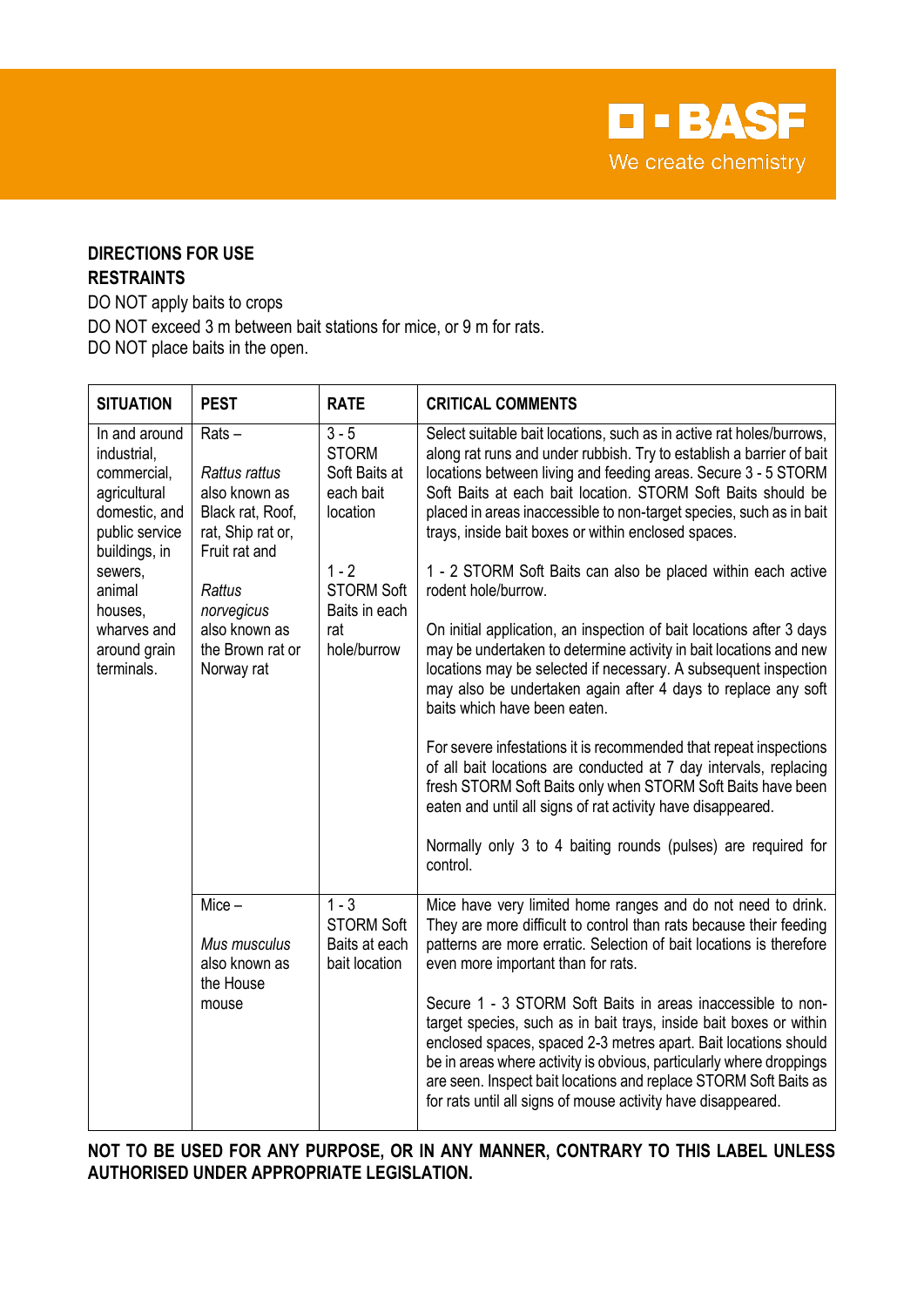

#### **GENERAL INFORMATION**

STORM Soft Bait can be used both indoors and outdoors. Rats and mice that are resistant to warfarin are controlled and no prebaiting is required. A lethal dose is readily consumed in a single feed but death may not occur for up to seven days. DO NOT place bait on or near exposed food or food utensils, food preparation areas or food storage areas.

#### **GENERAL INSTRUCTIONS**

Place STORM Soft Baits in areas frequented by the target pests. DO NOT place baits in areas accessible to domestic animals, children, pets and wildlife. DO NOT place baits in areas liable to flooding. Alternative food sources should be removed or reduced as much as possible.

#### **PRECAUTIONS**

DO NOT re-handle product unless wearing chemical resistant gloves.

- DO NOT place baits in the open.
- DO NOT allow baits to contaminated foodstuffs or food intended for human or animal consumption.
- DO NOT remove bait from sachet.

DO NOT use in areas accessible to children.

#### **PROTECTION OF LIVESTOCK, WILDLIFE, FISH, CRUSTACEANS AND OTHERS**

This bait is hazardous to pigs, cats, dogs, poultry, birds and wildlife. DO NOT place baits in locations which are accessible to other animals or birds. DO NOT contaminate ponds, streams, rivers or waterways with the bait or its used containers. The product is restricted to use in and around buildings (within 2 metres) or enclosed spaces, e.g., drains. In enclosed roof spaces and areas where possums and other non-target animals frequent, baits should be secured inside proper bait stations, plastic jars or plastic tubes. The use of this product for the control of protected native rodents requires permission from wildlife authorities.

#### **STORAGE AND DISPOSAL**

Store in the closed original container in a safe place. DO NOT store for prolonged periods in direct sunlight. Containers which have held bait should not be used for any other purpose. Pest Control Operators should dispose of empty containers, used bait stations and unused or untaken bait by burying in an approved dump. In a domestic situation, minimise the presence of excess baits. Where unused baits are in good condition, return to original container for reuse. For empty containers, damaged or unwanted baits, wrap securely and dispose of in household refuse bin. Look for dead rats or mice and burn or bury them. DO NOT place dead rats or mice in refuse bins or rubbish tips. Ensure baits are removed when rodent activity has ceased.

#### **SAFETY DIRECTIONS**

May irritate eyes and skin. Avoid contact with eyes and skin. When using the product, wear elbow-length chemical resistant gloves. Wash hands after use. After each day's use, wash gloves.

#### **FIRST AID**

If poisoning occurs, contact a doctor or Poisons Information Centre. Telephone 13 11 26. Vitamin K (Phytomenadione) is antidotal.

#### **NOTE TO DOCTOR**

The active constituent flocoumafen is an indirect blood anticoagulant. Ingestion of a relatively large quantity of bait would be required before a toxic effect is expected. In general, an increased tendency to bleed could indicate poisoning. Vitamin K1 (phytomenadione) is antidotal. In cases of suspected poisoning, determine prothrombin